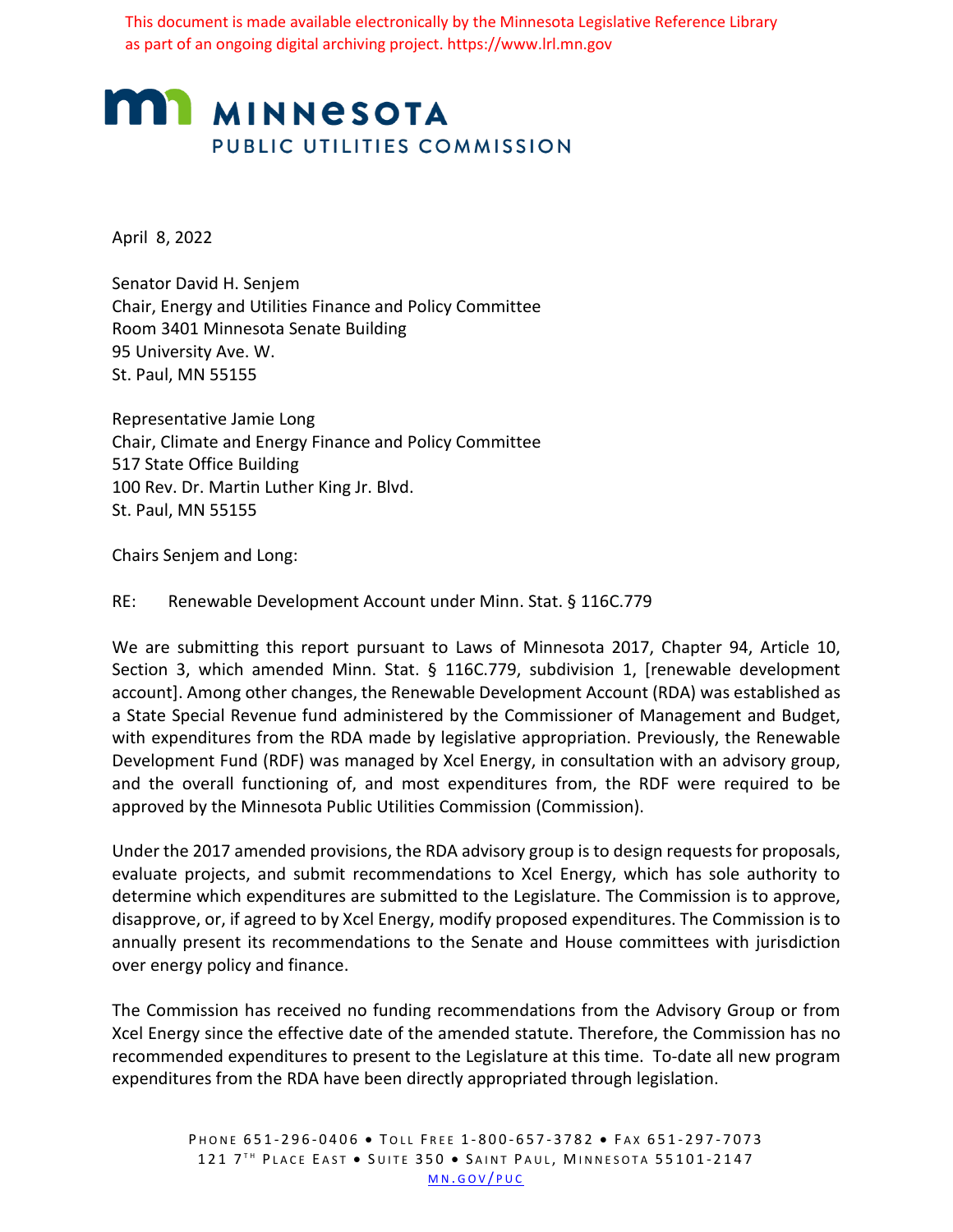On February 15, 2022, Xcel Energy filed its 2021 annual RDA report with the legislature as required by the statute, and with the Commission in Dockets E002/M-00-1583, E002/M-03-1883, E002/M-07-675 and E002/M-12-1278. These Commission dockets were created for the four rounds of bidding and project selection processes under the Renewable Development Fund (RDF) prior to the 2017 statutory changes creating the RDA.

In the past, Xcel has stated that specifics related to the Advisory Group and details of the project selection processes need to be developed and clarified in the statute before a recommendation for projects could be prepared under the Advisory Group process. Therefore, Xcel Energy stated it was not able to provide recommendations to the Commission or legislature for projects for funding at this time.

In the attachment to this letter, the Commission provides background information on recent Commission activities with regards to the legacy RDF and its impact on the RDA to give you an effective frame of reference to work from in your important role of managing this initiative going forward. We also note some ambiguities and uncertainties we have encountered in implementing the 2017 statutory amendments.

We would be happy to follow up on the issues raised in the attachment with you and/or your staff.

Sincerely,

William Auff

Will Seuffert Executive Secretary

Attachment

c: Legislative Reference Library

To request this document in another format such as large print or audio, call 651.296.0406 (voice). Persons with a hearing or speech impairment may call using their preferred Telecommunications Relay Service or email [consumer.puc@state.mn.us](mailto:consumer.puc@state.mn.us) for assistance.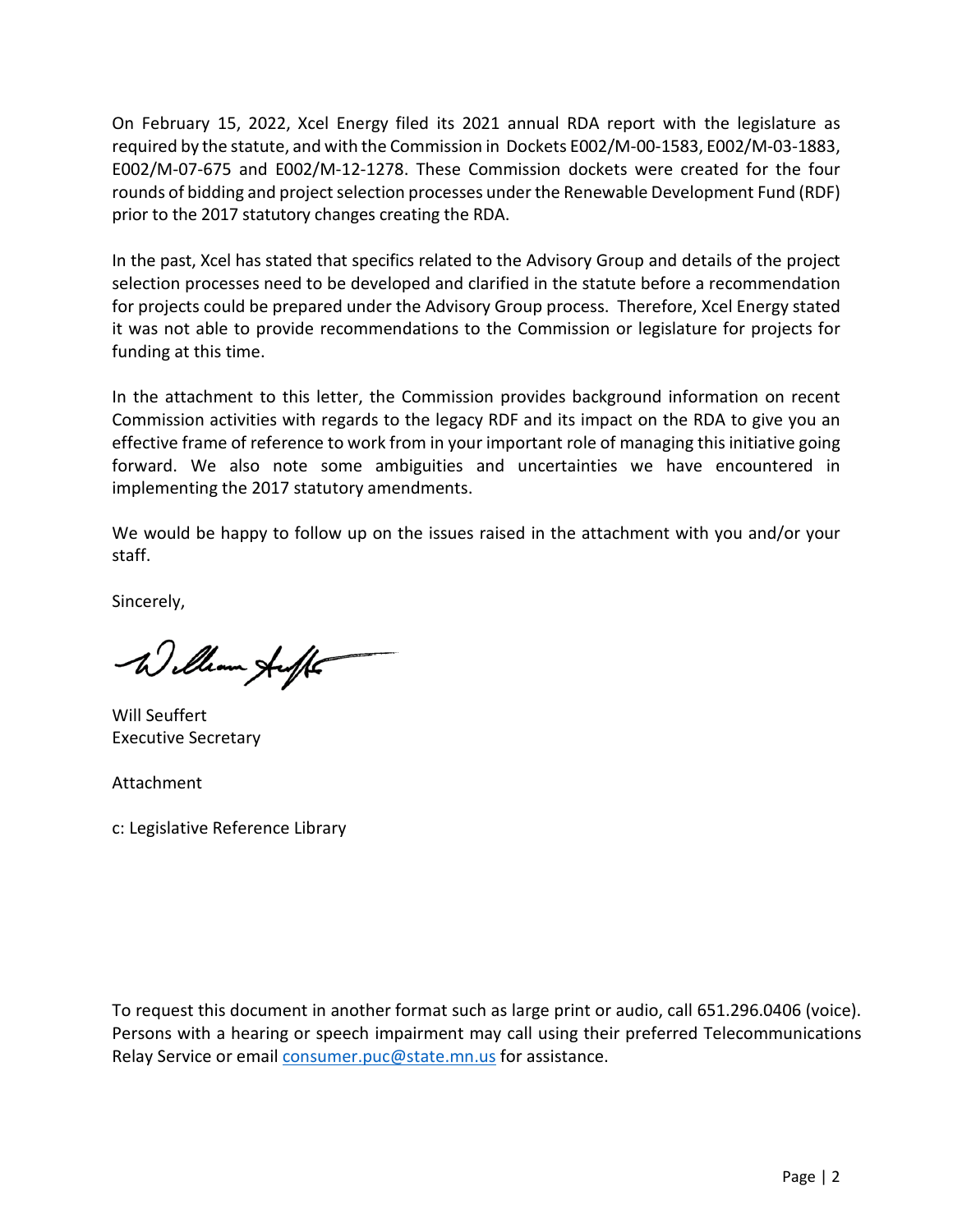# **Background on the Renewable Development Account[1](#page-2-0)**

# • **Overview of Renewable Development Legislation**

Funding for renewable development was mandated as part of the 1994 "Prairie Island legislation" codified in Minn. Stat. § 116C.779, that allowed the storage of spent nuclear fuel in dry casks at Northern States Power Company's (hereinafter referred to as Xcel Energy) Prairie Island nuclear plant. The 1994 law required the company to transfer \$500,000 a year after 1999 to a Renewable Development Fund (RDF) for each dry cask at the Prairie Island plant containing fuel. The 1994 legislation did not provide for oversight of the RDF or specify a role for the Minnesota Public Utilities Commission (Commission) or any other entity.

In 1999, the statute was amended to provide that expenditures from the RDF could be made only after approval by the Commission. In 2003, the statute was further amended, including changing the amount Xcel Energy was to transfer to the RDF to a flat \$16 million annually, and creating a Renewable Energy Production Incentive (REPI) to be funded from the RDF and overseen by the Department of Commerce. In 2007, that statute was again amended to require \$350,000 annually per cask at Xcel Energy's Monticello nuclear plant also be transferred to the RDF. Changes were made in 2012 that further specified operational and administrative aspects of the RDF and the Commission's authority.

In 2017, Minn. Stat. §116C.779 was substantially amended [Laws of Minnesota 2017, Chapter 94, Article 10, Section 3], replacing the RDF with a Renewable Development Account (RDA) that is a Special Revenue fund in the state treasury, administered by Minnesota Management and Budget (MMB). The RDA legislation includes a process for an advisory group to issue Requests for Proposals (RFPs) and make recommendations to Xcel Energy for the projects that should be funded; Xcel Energy determines which projects are brought forward to the Commission. The Commission is to make its funding recommendations to the Legislature by February 15 of each year. Expenditures from the RDA must be appropriated by law by the Legislature.

<span id="page-2-0"></span> $1$  For more detailed information, the Legislature may wish to refer to the following:

<sup>•</sup> Commission Orders in Dockets 00-1583, 03-1883, 07-675, and12-1278

<sup>•</sup> Annual Commission dockets reviewing RDF financial reports and establishing rate rider recovery factors. The most recent Commission decisions are in Dockets 17-712, 18-628,19- 609, and 20-766.

<sup>•</sup> Xcel Energy files annual RDF reports to the legislature. The February 15, 2022 report can be found on the Legislative Reference Library website and in e-dockets under the docket numbers in the first bullet point.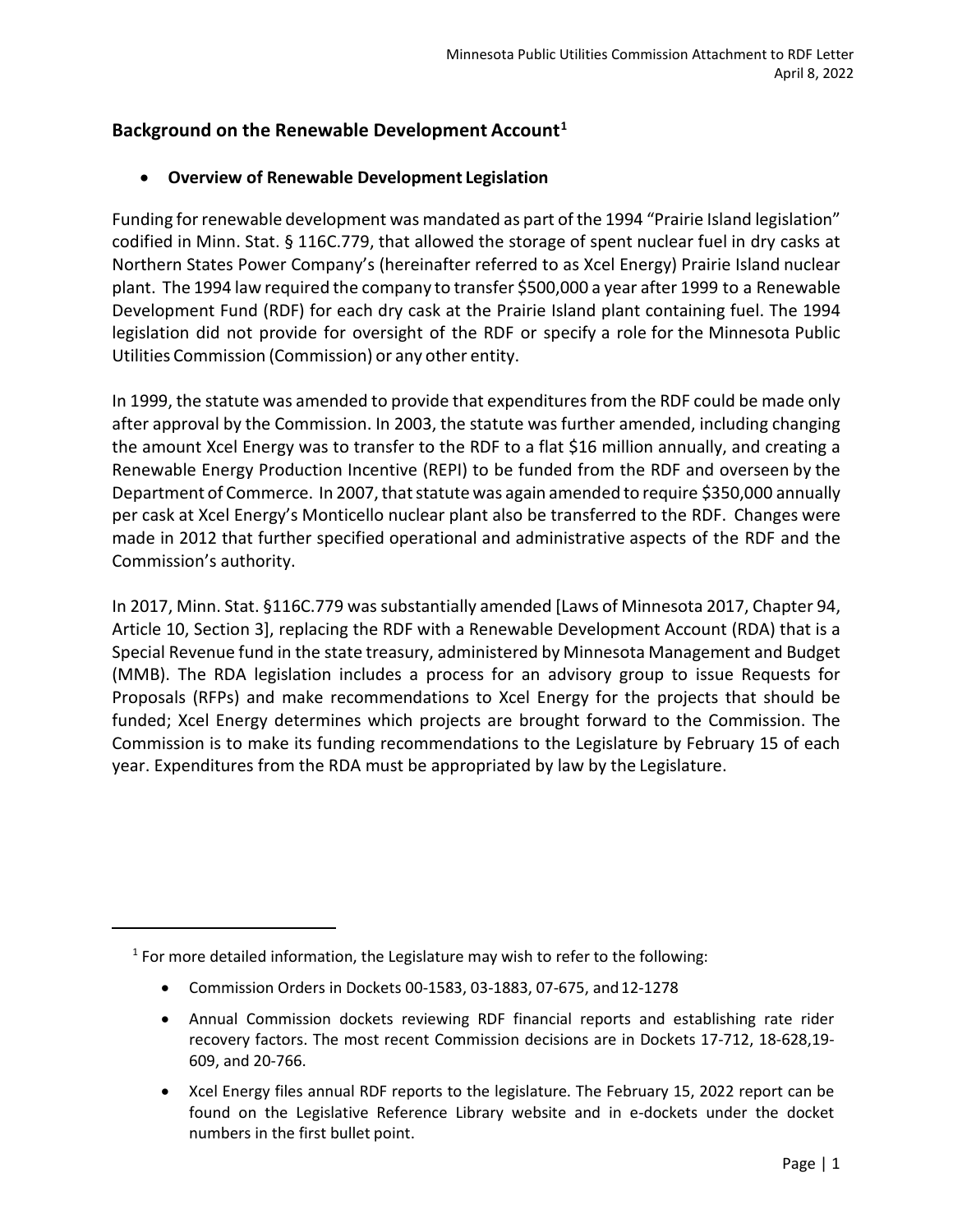## • **Overview of Commission Implementation of RDF Legislation**

The Commission has overseen four cycles of RDF grant processes, in Dockets 00-1583, 03-1883, 07-675, and 12-1278. The Commission issued its first RDF Order on April 20, 2001 in Docket 00-1583, which established the RDF administrative structure, governance process, operations guidelines, regulatory oversight procedures, fund accounting, and cost recovery. Subsequently, the Commission issued a number of Orders on these issues, to reflect changes in legislation, changes in technologies, and lessons learned.

Over the course of these four RDF grant cycles, 81 RDF projects were approved and moved forward. One energy production project and one research project are still active as of December 31, 2021 and are scheduled to be completed in 2022. In addition, Renewable Energy Production Incentive (REPI) programs are funded through the RDF and administered by the Department of Commerce, and various other legislatively mandated programs are being funded.

## **Uncertainties on Implementation of Transition from RDF to RDA**

The Commission's experience to-date with the transition from the RDF to the RDA have identified some uncertainties about the general administration of the legacy RDF and new RDA that the Commission would like to bring to the Legislature's attention.

#### • **Commission Responsibility for Legacy RDF Matters**

The 2017 amendments deleted language requiring Commission approval of expenditures from the account.

(e) Expenditures authorized by this subdivision from the account may be made only after approval by order of the Public Utilities Commission upon a petition by the public utility. The commission may approve proposed expenditures, may disapprove proposed expenditures that it finds to be not in compliance with this subdivision or otherwise not in the public interest, and may, if agreed to by the public utility, modify proposed expenditures. The commission may approve reasonable and necessary expenditures for administering the account in an amount not to exceed five percent of expenditures. Commission approval is not required for expenditures required under subdivisions 2 and 3,

section [116C.7791,](https://www.revisor.mn.gov/statutes/?id=116C.7791) or other law.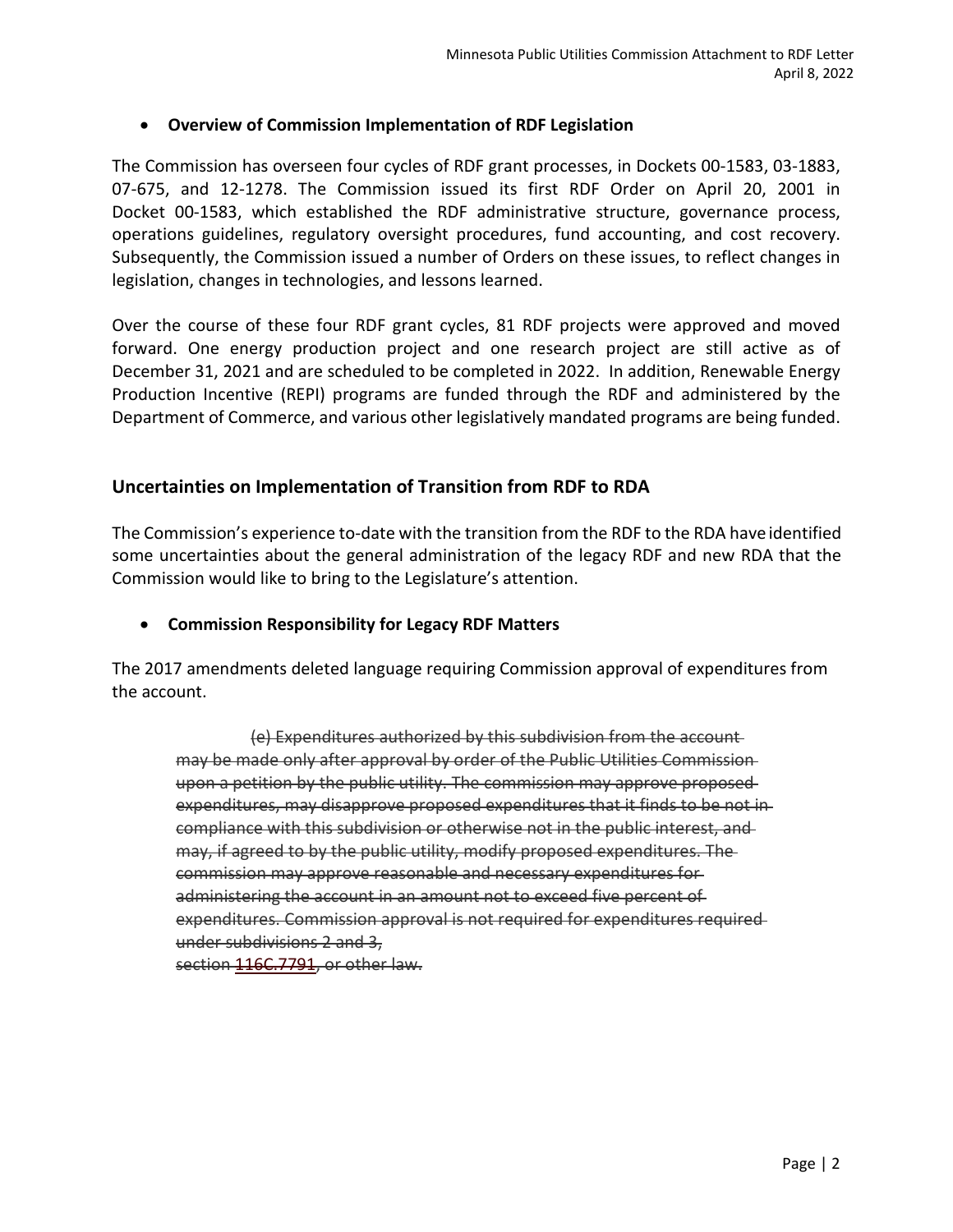The Commission has continued to make decisions related to legacy RDF grant projects that were approved by the Commission prior to the 2017 amendments. For example, the Commission in an October 15, 2018 Order in Docket 17-712, directed Xcel Energy to exercise its termination rights under the Crown Hydro grant contract. In an October 11, 2018 Order in Docket 12-1278, the Commission approved amendments to the grant contract with the Minnesota Renewable Energy Society.

The Commission assumes it has authority to continue to enforce and refine its past Orders and make related decisions with respect to these projects that received grants under the legacy RDF. The Commission would welcome additional clarity or direction from the Legislature if this is not the intended result.

# • **Process for Project Recommendations under the RDA**

The 2017 amendments set out a framework for recommending to the Legislature projects to be funded through the RDA. It includes having an advisory group issue RFPs, evaluate projects, and recommend to Xcel Energy which projects should be funded. The utility has the sole authority to decide which projects shall be submitted by the advisory group to the Legislature.<sup>[2](#page-4-0)</sup> The Commission is to only approve, disapprove, or modify with Xcel Energy's permission, proposed expenditures. The statute then provides that the Commission is to (also) submit its recommended appropriations from the Account to the Legislature by February 15 of eachyear.

The statute does not specify how these processes get implemented, including who determines the make-up of the advisory group, how the group is funded, who and how is it determined when an RFP should be issued, what types of projects should be eligible, and how much money should be set aside for projects to be bid into the RFP. The latter is particularly problematic, given the number of bills in the legislature which directly appropriate monies to specific projects outside of any RFP process.

The statute also does not specify whether any entity other than the advisory group and Xcel Energy have any oversight role. The Commission assumes that its role is limited to overseeing the remainder of the legacy RDF processes and does not have a role in RDA implementation or oversight.

Xcel Energy and the advisory group did not issue RFPs in 2017, 2018, 2019, 2020 or 2021, and consequently no further processes took place.

<span id="page-4-0"></span> $<sup>2</sup>$  The Commission assumes the intent is that Xcel Energy submit the projects to the Commission</sup> instead of, (or perhaps in addition to), the Legislature, since the statute goes on to require the Commission to recommend proposed expenditures to the Legislature.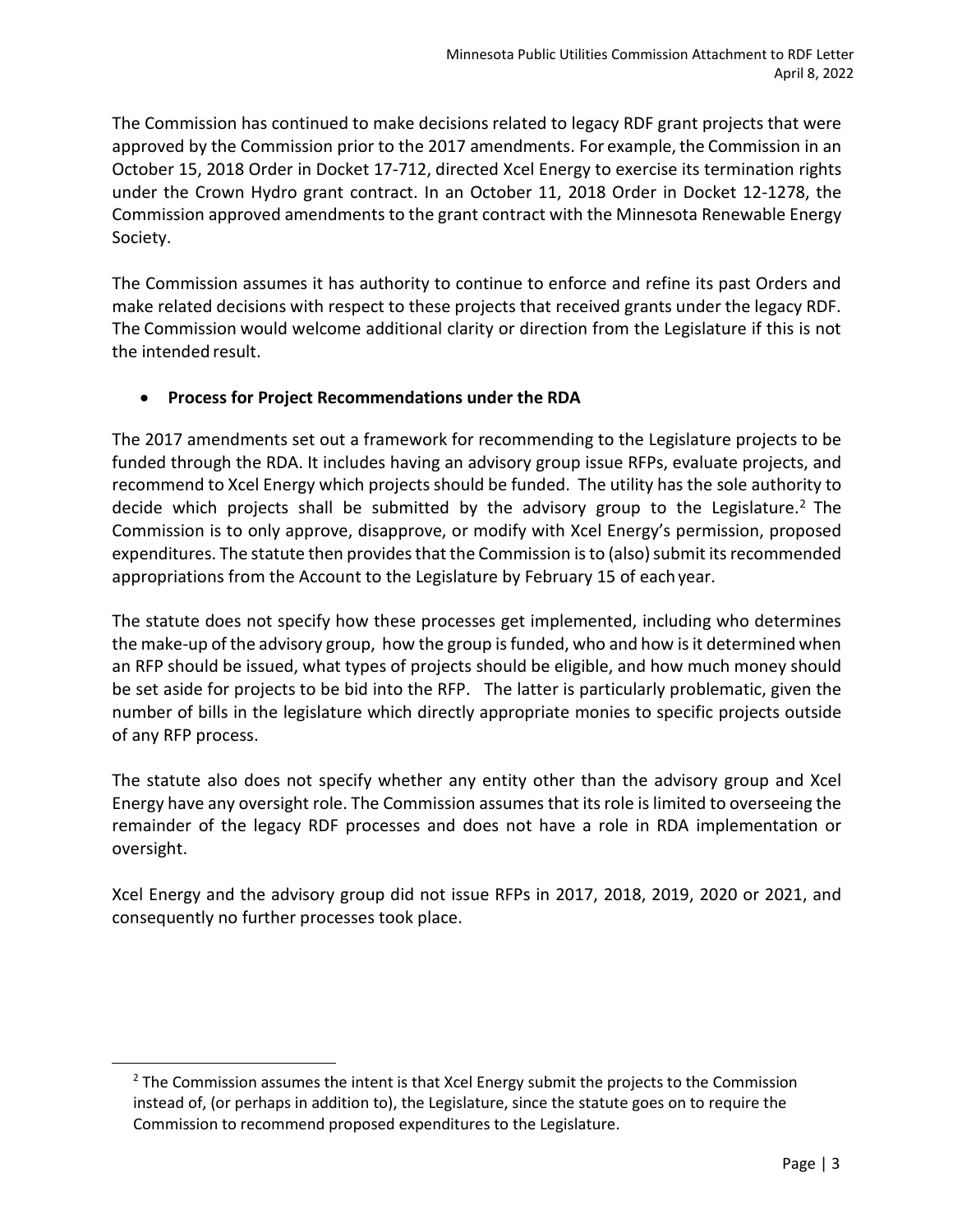### • **Recovery of RDA Amounts**

Minn. Stat. §216B.1645, provides in part that:

#### **216B.1645 POWER PURCHASE CONTRACT OR INVESTMENT**

Subdivision 1. Commission authority. Upon the petition of a public utility, the Public Utilities Commission shall approve or disapprove power purchase contracts, investments, or expenditures entered into or made by the utility to satisfy the wind and biomass mandates contained in sections [216B.169,](https://www.revisor.mn.gov/statutes/cite/216B.169) [216B.2423,](https://www.revisor.mn.gov/statutes/cite/216B.2423) and [216B.2424,](https://www.revisor.mn.gov/statutes/cite/216B.2424) and to satisfy the renewable energy objectives and standards set forth in section [216B.1691,](https://www.revisor.mn.gov/statutes/cite/216B.1691) including reasonable investments and expenditures made to:

. . . .

3 develop renewable energy sources from the account required in section [116C.779.](https://www.revisor.mn.gov/statutes/cite/116C.779)

Subdivision 2. Cost recovery. The expenses incurred by the utility over the duration of the approved contract or useful life of the investment and expenditures made pursuant to sectio[n 116C.779](https://www.revisor.mn.gov/statutes/cite/116C.779) shall be recoverable from the ratepayers of the utility, to the extent they are not offset by utility revenues attributable to the contracts, investments, or expenditures. Upon petition by a public utility, the commission shall approve or approve as modified a rate schedule providing for the automatic adjustment of charges to recover the expenses or costs approved by the commission under subdivision 1, . . .

The Commission approved a rate schedule allowing Xcel Energy to recover expendituresfrom the inception of the RDF. Xcel Energy files a fund accounting and proposed recovery factor annually which is reviewed by the Commission and results in a recovery factor that is included on customer bills. Minn. Stat. § 216B.1645 was not amended in conjunction with the 2017 RDA statutory amendments. Some ambiguity may exist with respect to how Xcel Energy's annual transfers into the RDA are covered under this rate rider language.

Under the Commission's prior and continuing practice for cost recovery for projects under the RDF, Xcel was allowed to recover only RDF costs related to actual or known and measurable expenditures, and that continues to today. However, the payments into the RDA are not associated with specific projects. However, because the payments into the RDA are a statutory obligation for Xcel, the Commission has allowed the transfers into the RDA to be included in the annual rider recovery amounts, even though these funds are not tied to specific project and program obligations. Xcel Energy transferred \$8,817,885 for 2018, \$12,566,510 for 2019, \$14,852,115 for 2020 and \$20,159, 757 to MMB for the RDA.